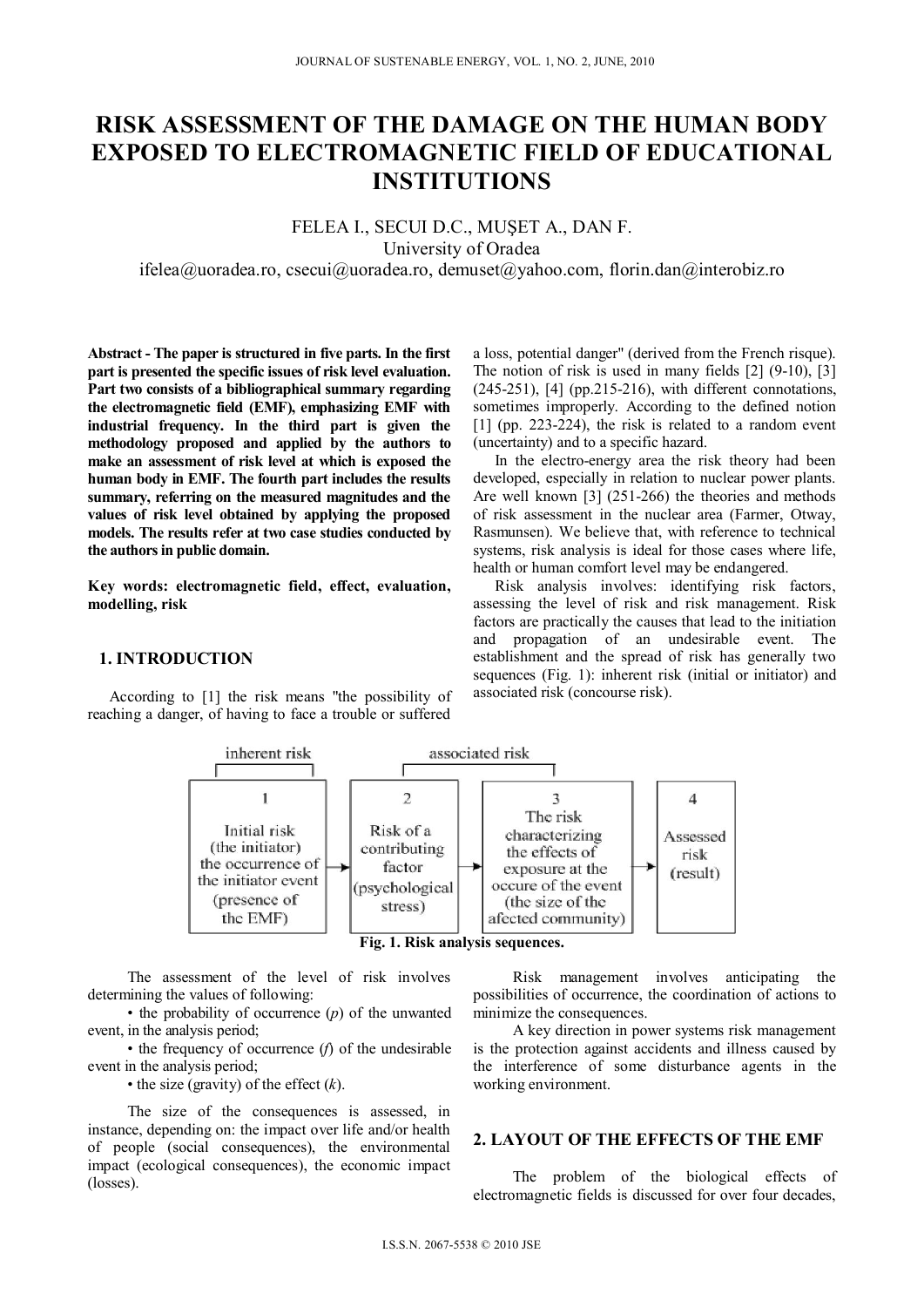the international scientific community is still seeking a definitive answer. In general, it's analysed, separately, the effects of low frequency fields 50 Hz or 60 Hz and the effects of high frequency electric fields (0.9 - 1.9) GHz [5-7]. The effects of electric and magnetic fields (EMF) on living organisms it's due to the conversion of their energy into other forms of energy (thermal, mechanical, electrical, chemical, etc..) inappropriate for the organism. Serious consequences certainly occur [8, 9] during the long-term exposure to EMF of a certain intensity, but in case of dynamic tension to the organism (changes caused by short circuits or atmospheric discharges, changes caused by a oscillating system in relation to EMF). The risk of serious consequences may be magnified if, in addition to the initial risk factor (EMF), there are additional factors (eg psychological stress, some degradation of general health, etc.). Thermal effect of EMF on biological systems is well known currently, more difficult to quantify are the others effects of EMF (mechanical, chemical, electrical) which can influence the exchange of information with the outside over plasma membranes or may have the opposite effect of heating [6, 8].

The main physical phenomena that characterize the exposure in electric field are [1] (pp. 224-236), [10]: direct perception, the accumulation of electric charge by induction or influence respectively the load variation in transient. Parameters characterizing the biological effects of the exposure of the human body in electric field are: electric field (*E*) and induced current density (*J*). The presence of the human body affects the spatial distribution of an electric field. Analysis of effects is conducted by evaluating the two parameters (*E, J*), and applying the laws of electrical engineering [11] (pp.11-19), given the quantities of material values (conductivity and permittivity). In assessing the effects of electric field on the human body are important, both value, and current distribution. These size ratings are used to assess simulation methods and experimental approaches based model.

Characteristic parameters for the biological effects of magnetic field, are induction (*B*) and induced current density (*J*). The link between the two parameters is based on the law of electromagnetic induction and electric conduction law, having as a influence factor equivalent conductivity of the human body [10].

For the most common case where there is insulation (shoes) between the person and the ground, current intensity through the body area at (a) height from the ground, is expressed as:

 )2/h(E )h/a(gU 1)h/a(g <sup>50</sup> <sup>f</sup> Eh104.5)a(I p0 0 29 (1)

Where:  $h - is$  the height of the person;

 $E_0$  - undisturbed electric field intensity;

f - frequency;

g (a / h) - the body fraction point of calculating (ranging from 1 in the top of the head to 0 at the top of the feet);

 $U_{0p}$  - the tension between person and the ground.

Currently, it operates primarily with the accepted limits of certain sizes  $(E_a, B_a)$  easily measurable limits based on thermal effect of EMF on the human body. A key parameter used in setting the allowable limits is "specified rate" of power absorption [9, 12, 13]:

$$
RSA = \frac{d}{dt} \left( \frac{dW}{\gamma \cdot dV} \right) = \frac{\sigma \cdot E_i^2}{\gamma}
$$
 (2)

 $dW$  - the amount of energy dissipated / absorbed;

*dV* - volume element;

γ - biological tissue density;

 $E_i$  - electric field intensity in tissue.

There are several organizations, internationally recognized [12-14], which sets acceptable limits for size (*E, B*) starting from the fact that the RSA indicator can not be measured directly for professional and public area. International Commission on Non-ionizing Radiation Protection (ICNIRP) is a nongovernmental organization whose acts, based on a broad consensus on the scientific results of the protection against the effects of EMF are recommended by the EC and are the basis of national standards.

This paper refers to the EMF of industrial frequency (50 Hz) of professional and domestic, in which case, the permissible values are shown in [12-15].

## **3. METHODOLOGY TO ASSESS THE LEVEL OF RISK**

To assess the level of risk we assess the probability (*p*) that the values measured, electric field intensity  $(E_m)$  and magnetic induction  $(B_m)$ , to exceed the acceptable values (*Ea, Ba*) of this sizes. Evaluation will be done in two assumptions:

IP1: permissible values are fixed, specified in the law;

IP2: permissible values are, in fact, the average of some random variable sizes;

Hypothesis 2 is justified on the grounds that, in the presence of EMF response body is differentiated according to the characteristics of intrinsic and extrinsic factors influence. It's natural to assume a dispersion limit of eligibility, due to differential characteristics of human beings (individuals) and favoring factors variation.

The measured values  $(E_m, B_m)$  act like a string of variable sizes that fall, naturally, in the normal distribution with the parameters: medium value (*m*) and dispersion (σ)  $[4]$  (pp. 27-29). For this reason, for assessing the risk, we work with normal distribution, using appropriate models of the two hypotheses.

For the first hypothesis the representation of Fig.2 is valid, for the second one the representation of Fig 3. For the second hypothesis we consider the accepted sizes (*Ea, Ba*) random variables with normal distribution. The following equivalences are:  $X = \{E, B\}$ ,  $X_a = \{E_a, B_a\}$  si  $X_m = \{E_m, B_m\}.$ 

Relations for calculating the risk level  $(p_1, p_2)$  for the hypothesis IP1, respectively IP2 are:

$$
p_1 = \frac{1}{\sqrt{2 \cdot \pi} \cdot \sigma_{Xm}} \int_{X_a}^{\infty} e^{-\frac{(X_m - m_{Xm})^2}{2 \cdot \sigma_{Xm}^2}} dX_m
$$
 (3)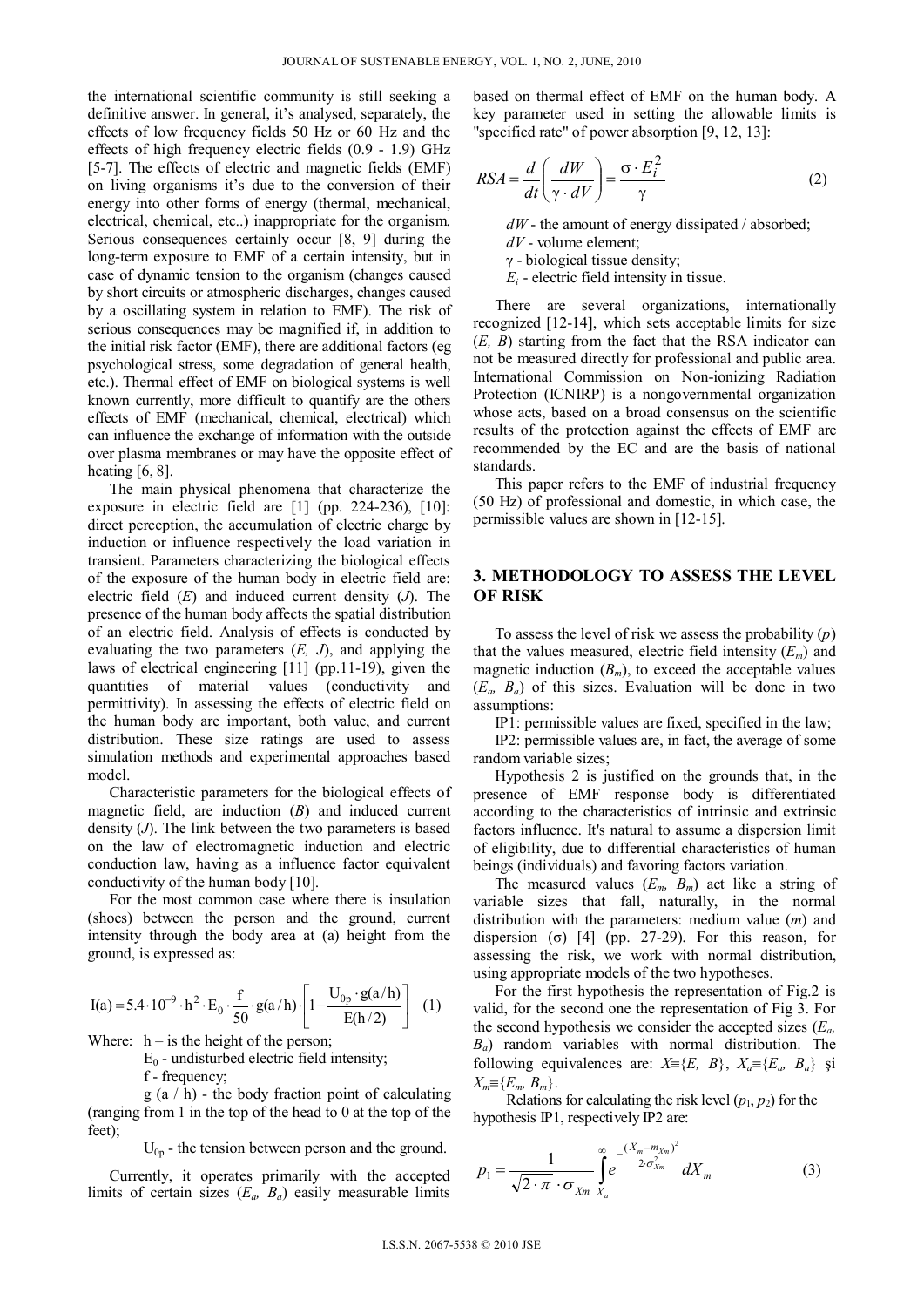$$
P_2 = \frac{1}{\sqrt{2 \cdot \pi} \cdot \sigma_{Xm_{X_i}}}\int_{e}^{\infty} e^{\frac{(X_m - m_{Xm})^2}{2\sigma_{Xm}^2}} dX_m + \frac{1}{\sqrt{2 \cdot \pi} \cdot \sigma_{Xa_{-\infty}}}\int_{e}^{\infty} e^{\frac{(Xam_{Xa})^2}{2\sigma_{Xa}^2}} dX_a \tag{4}
$$



**Fig. 2. Risk assessment in IP1.**



**Fig.3. Risk assessment in IP2**

#### (4)

Methodology for assessing the risk level was applied with reference to two investigated areas:

• educational facilities of the University of Oradea (public domain  $\equiv$  case study 1);

• educational facilities in Samuil Vulcan High School in Beiuş (public domain  $\equiv$  case study 2).

The instrument used for making the measurements was teslameter CA 40 GAUSSMETER. Plants operate at low voltage, which means that the electric field (Em) is negligible and is not under investigation in this work. There have only been measuring the magnetic induction in both indoor (classrooms, laboratories, offices, access roads, gyms) and outdoor (the interior yard and sports fields).

## **4. THE RESULTS OBTAINED**

The work has been summarized in graphical form (for example) and tables, the results obtained in the two case studies. A feature of the two case studies is to allow a dispersion equal to allowable values and measured  $(\sigma_{Em} = \sigma_{Ea}, \sigma_{Bm} = \sigma_{Ba})$ , the hypothesis 2. Permissible limit values, as recommended [13-16], are presented in table 1 and table 2  $(m_{Xa})$ .

For case study 1 were performed 522 indoor measurements at a height of 1 meter (261 measurements) and at a height of 2 meters (261 measurements). The results are shown in Fig. 4, Fig.5 and Table 1



Fig.4. FDP for  $(B)$ , indoor, at a height of 1 m – **case study 1**



Fig.5. FDP for  $(B)$ , indoor, at a height of 2 m – **case study 1**

Table 1. The average values  $(m<sub>Xm</sub>, m<sub>Xa</sub>)$ , dispersion

| $(\sigma_{Xm}, \sigma_{Xa})$ and risk (p <sub>1</sub> , p <sub>2</sub> ) for case study 1 |                              |           |           |  |  |  |
|-------------------------------------------------------------------------------------------|------------------------------|-----------|-----------|--|--|--|
| Indoor measurement for                                                                    |                              | at a      | at a      |  |  |  |
| magnetic induction $(B)$                                                                  |                              | height of | height of |  |  |  |
|                                                                                           | 1m                           | 2m        |           |  |  |  |
| Measured size<br>$(B_m)$                                                                  | $m_{Bm}$                     | 0.046     | 0.041     |  |  |  |
|                                                                                           | $\lceil \mu T \rceil$        |           |           |  |  |  |
|                                                                                           | $\sigma_{Bm}$                | 0.057     | 0.065     |  |  |  |
|                                                                                           | $\lceil \mu \text{T} \rceil$ |           |           |  |  |  |
| Accepted size<br>$(B_a)$                                                                  | $m_{Ba}$                     | 0.100     | 0.100     |  |  |  |
|                                                                                           | $\lceil \mu T \rceil$        |           |           |  |  |  |
|                                                                                           | $\sigma_{Ba}$                | 0.057     | 0.065     |  |  |  |
|                                                                                           | $\lceil \mu \text{T} \rceil$ |           |           |  |  |  |
| $p_1$                                                                                     |                              | 0.1759    | 0.1848    |  |  |  |
| $p_2$                                                                                     |                              | 0.6119    | 0.6091    |  |  |  |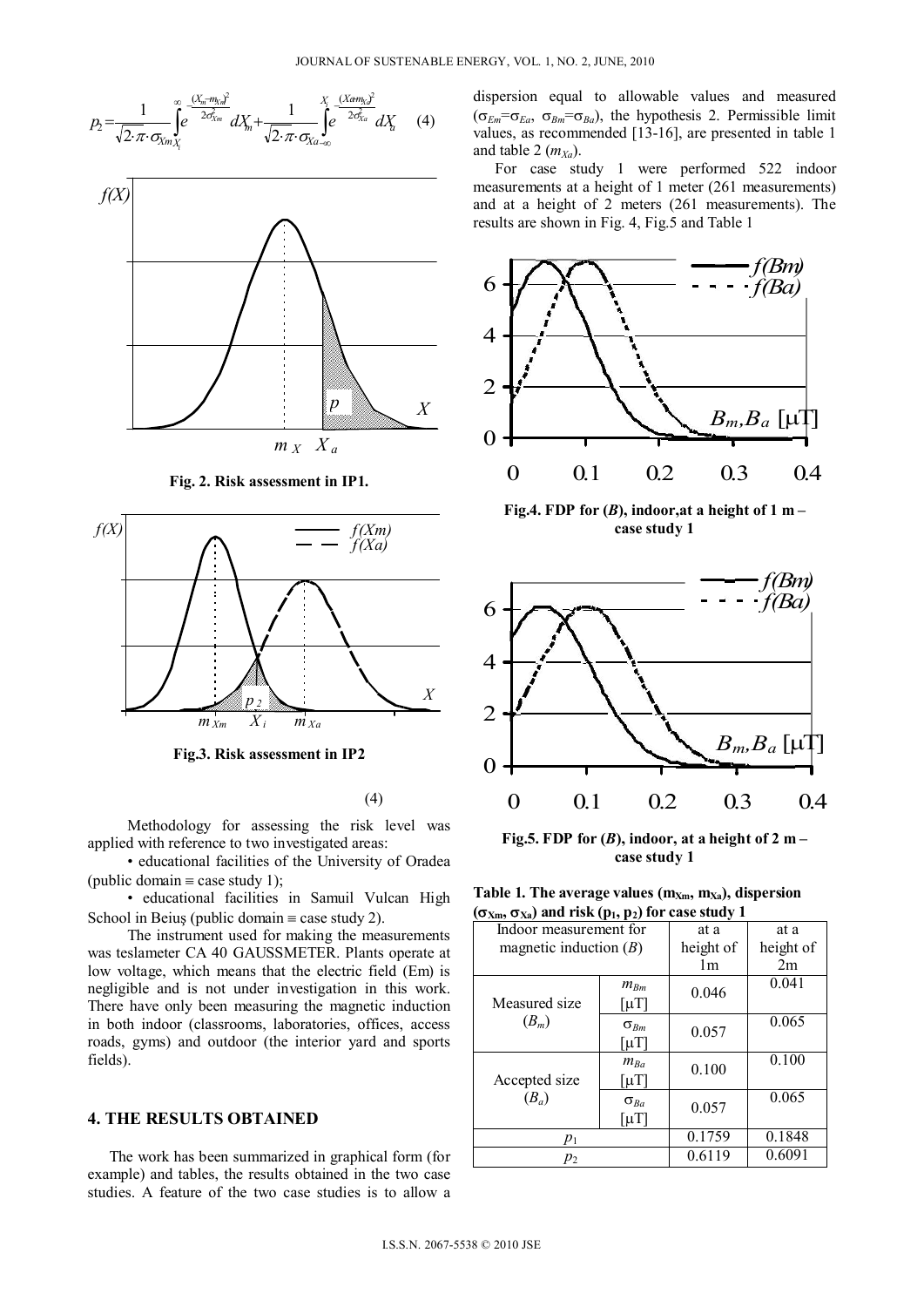**Table 2.** 

| Indoor<br>measurement                                                        | Measured<br>size $(B_m)$ |               | Accepted<br>size $(B_a)$ |                                                                 |       |       |
|------------------------------------------------------------------------------|--------------------------|---------------|--------------------------|-----------------------------------------------------------------|-------|-------|
| for magnetic<br>induction $(B)$ [ $\mu$ T] $\left  \mu$ T]                   | $m_{Bm}$                 | $\sigma_{Bm}$ | $m_{Ba}$                 | $\sigma_{Ba}$<br>$\lceil \mu T \rceil \mid \lceil \mu T \rceil$ | $p_1$ | $p_2$ |
| at a height of $\frac{1}{1 \text{ m}}$ 0.046 0.057 0.100 0.057 0.1759 0.6119 |                          |               |                          |                                                                 |       |       |
| at a height of $ 0.041 0.065 0.100 0.065 0.1848 0.6091 $                     |                          |               |                          |                                                                 |       |       |

Table 1 and Table 2 presents the average and dispersion of the measured and admissible distributions, as the risks  $(p1, p2)$  for magnetic induction  $(B)$  in case study 1, case study 2 respectively.

Case Study 2 contains 4562 measurements from which 1055 outdoor and the 3557 indoor at a height of 1 meter (207 measurements outdoors and 1177 indoors), at 2 meters (663 outdoor and 1206 indoor) and at 2.5 meters (135 outdoor and 1174 indoor). FDP functions  $(f(B_m)$  and  $f(B_a)$ , for case study 2 are represented in fig. 6 and fig. 7 and the characteristics of distributions in Table 2



**Fig.6. FDP for (***B***), indoor,at a height of 1 m – case study 2**



**Fig.7. FDP for (***B***), indoor, at a height of 2 m –case study 2**

| Measurements outdoor for $(B)$ |                    | Outdoor at a height | Outdoor at a height | Outdoor at a height |  |
|--------------------------------|--------------------|---------------------|---------------------|---------------------|--|
|                                |                    | of 1 meter          | of 2 meter          | of 2.5 meter        |  |
| Measured size $(B_m)$          | $m_{Bm}$ [µT]      | 0.030               | 0.095               | 0.017               |  |
|                                | $\sigma_{Bm}$ [µT] | 1.003               | 0.159               | 0.027               |  |
| Accepted size $(B_a)$          | $m_{Ba}$ [µT]      | 0.100               | 0.100               | 0.100               |  |
|                                | $\sigma_{Ba}$ [µT] | 1.003               | 0.159               | 0.027               |  |
| $p_1$                          |                    | 0.4723              | 0.5339              | 0.0011              |  |
| $p_2$                          |                    | 0.4889              | 0.8068              | 0.1238              |  |
| Measurements indoor for $(B)$  |                    | Indoor at a height  | Indoor at a height  | Indoor at a height  |  |
|                                |                    | of 1 meter          | of 2 meter          | of 2.5 meter        |  |
| Measured size $(B_m)$          | $m_{Bm}$ [µT]      | 0.057               | 0.051               | 0.053               |  |
|                                | $\sigma_{Bm}$ [µT] | 0.086               | 0.067               | 0.069               |  |
| Accepted size $(B_a)$          | $m_{Ba}$ [µT]      | 0.100               | 0.100               | 0.100               |  |
|                                | $\sigma_{Ba}$ [µT] | 0.086               | 0.677               | 0.069               |  |
| $p_1$                          |                    | 0.3112              | 0.2363              | 0.2492              |  |
| $p_2$                          |                    | 0.7204              | 0.6714              | 0.6839              |  |

Table 2 The average values  $(m_{Xm}, m_{Xa})$ , dispersion  $(\sigma_{Xm}, \sigma_{Xa})$  and risk  $(p_1, p_2)$  for case study 2

#### **Table 2**

.

| Measurements indoor and<br>outdoor for $(B)$ | Measured size $(B_m)$ |                    | Accepted size $(B_a)$ |                    | $p_1$  | $p_2$  |
|----------------------------------------------|-----------------------|--------------------|-----------------------|--------------------|--------|--------|
|                                              | $m_{Bm}$ [µT]         | $\sigma_{Bm}$ [µT] | $m_{Ba}$ [µT]         | $\sigma_{Ba}$ [µT] |        |        |
| Outdoor at a height of 1 meter               | 0.030                 | 1.003              | 0.100                 | 1.003              | 0.4723 | 0.5339 |
| Outdoor at a height of 2 meter               | 0.095                 | 0.159              | 0.100                 | 0.159              | 0.4889 | 0.8068 |
| Outdoor at a height of 2.5 meter             | 0.017                 | 0.027              | 0.100                 | 0.027              | 0.0011 | 0.1238 |
| Indoor at a height of 1 meter                | 0.057                 | 0.086              | 0.100                 | 0.086              | 0.3112 | 0.7204 |
| Indoor at a height of 2 meter                | 0.051                 | 0.067              | 0.100                 | 0.677              | 0.2363 | 0.6714 |
| Indoor at a height of 2.5 meter              | 0.053                 | 0.069              | 0.100                 | 0.069              | 0.2492 | 0.6839 |